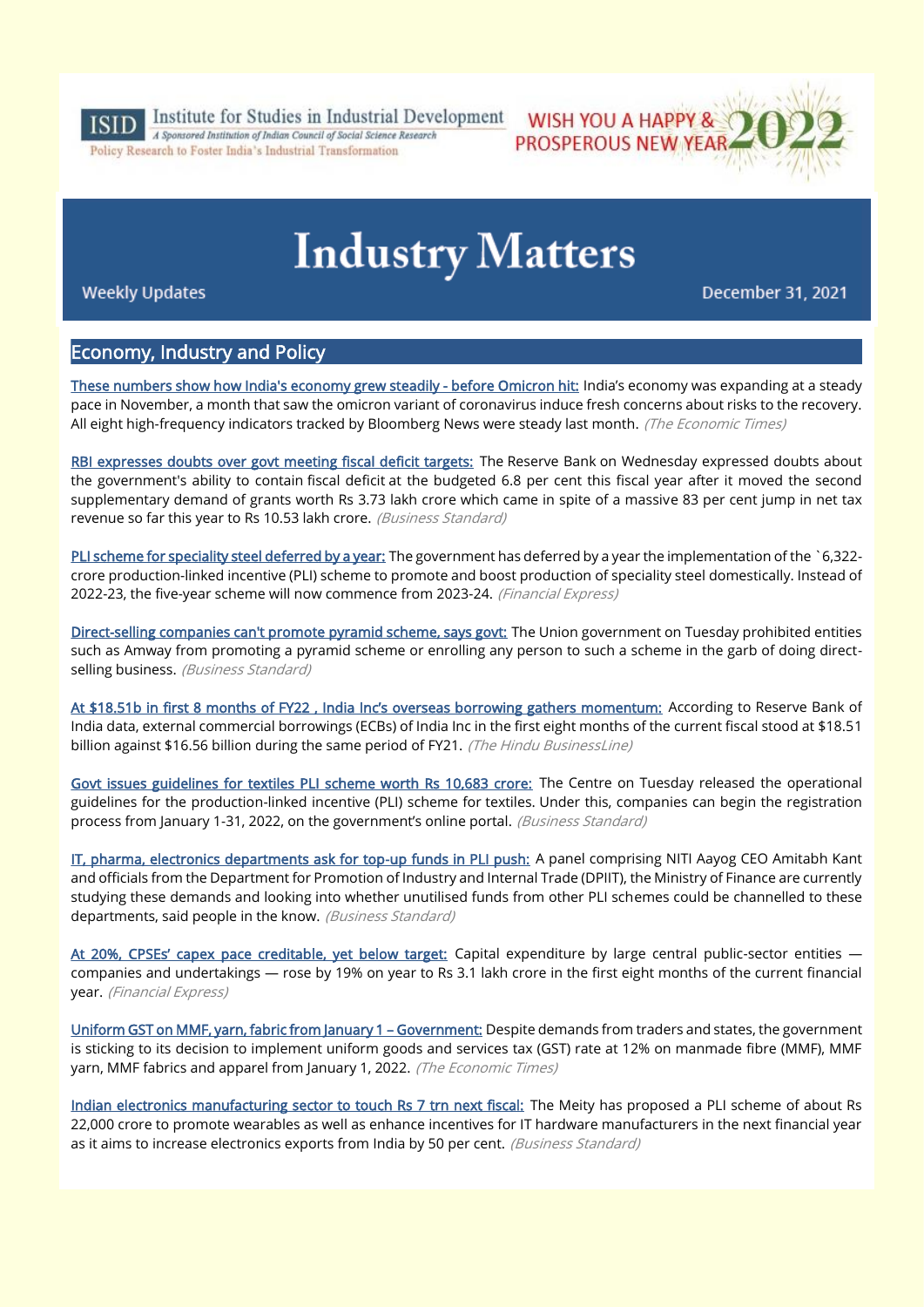[Centre begins consultation on setting up national database on cooperatives:](https://economictimes.indiatimes.com/industry/banking/finance/centre-begins-consultation-on-setting-up-national-database-on-cooperatives/articleshow/88501787.cms) The Centre has started a consultation process with various stakeholders on building a national database on cooperatives which will help in convergence of various schemes implemented by states and the central government as well as in establishing good governance and market orientation. (The Economic Times)

#### Foreign Investments

[Intel looking at semiconductor plant in India:](https://indianexpress.com/article/technology/tech-news-technology/intel-looking-at-semiconductor-plant-in-india-7695429/) The new unit, sources said, could be set up for development and fabrication of test chips on Intel 18A, which is among the newest technologies developed by the company. (The Indian Express)

[Easing foreign investments via International Financial Services Center:](https://www.thehindubusinessline.com/money-and-banking/easing-foreign-investments-via-international-financial-services-center/article38044117.ece) For years, India has been receiving a majority of its foreign investment from tax havens such as Mauritius, Singapore, Dubai, Cyprus and Cayman Islands. (The Hindu BusinessLine)

[Nokia Intends to Grow Manufacturing Bases in India and Benefit from PLI Scheme:](https://telecomtalk.info/nokia-intends-to-grow-manufacturing-bases-in/488185/) Nokia, a Finnish telecommunications gear manufacturer, has shared its intent for growing manufacturing bases in India. (Telecomtalk)

#### Trade Policy and Competitiveness

[Exports up 36% on-yr in Dec 1-21:](https://economictimes.indiatimes.com/news/economy/foreign-trade/exports-up-36-on-yr-in-dec-1-21/articleshow/88528094.cms) India's exports in the first three weeks of December rose 36.20% on-year at \$23.82 billion. (The Economic Times)

[India imposes antidumping duty on 5 Chinese goods for 5 years:](https://economictimes.indiatimes.com/news/economy/foreign-trade/india-imposes-antidumping-duty-on-5-chinese-goods-for-5-years/articleshow/88502207.cms) India has imposed antidumping duties on five Chinese products, including certain aluminium goods and some chemicals, for five years to guard local manufacturers from cheap imports from the neighbouring country. (The Economic Times)

[Indian engineering exports to China doubles in November 2021:](https://economictimes.indiatimes.com/news/economy/foreign-trade/indian-engineering-exports-to-china-doubles-in-november-2021/articleshow/88476233.cms) Engineering goods shipments to China has more than doubled in November, 2021 to USD 434.6 million (Rs 32,60 crore approximately) as compared to USD 205.3 million (Rs 1540 crore) in the same month last year, sector export promotion body EEPC said on Friday. (The Economic Times)

[India-UAE FTA text likely to get Cabinet nod soon:](https://www.thehindubusinessline.com/news/national/india-uae-fta-text-likely-to-get-cabinet-nod-soon/article38047108.ece) The Cabinet approval for the India-UAE Comprehensive Economic Partnership Agreement (CEPA) is expected to come in time for Prime Minister Narendra Modi's visit to Dubai, scheduled around January 6, where the pact is likely to be formalised", the source told BusinessLine. (The Hindu BusinessLine)

[Bangladesh may become India's fourth largest export destination in FY22:](https://www.business-standard.com/article/economy-policy/bangladesh-may-become-india-s-fourth-largest-export-destination-in-fy22-121122800026_1.html) According to disaggregated data available till October, during the first seven months of FY22, exports to Bangladesh grew 81 per cent over the same period in the preceding year to \$7.7 billion. This makes it India's fourth largest export market behind the US, UAE and China. (Business Standard)

[India's textile and apparel exports outshine pre-Covid numbers:](https://www.business-standard.com/article/economy-policy/india-s-textile-and-apparel-exports-outshine-pre-covid-numbers-121122700053_1.html) India's textile and apparel exports have seen a 53 per cent growth during the April-November period of the current fiscal year at around \$26 billion. This compares to the figure of \$17 billion during the same period in FY21. (Business Standard)

[Defence ministry restricts import of 351 more items for 'Make in India' push:](https://www.hindustantimes.com/india-news/defence-ministry-restricts-import-of-351-more-items-for-make-in-india-push-101640788224912-amp.html) This was the third such list issued by the defence ministry in the past 16 months as part of efforts to make India a hub for developing and manufacturing military hardware. The ministry issued a separate list of 2.500 imported items that it said had already been indigenised. (Hindustan Times)

[Environment, labour, data issues to test skills of Indian trade negotiators in 2022 - WTC report:](https://www.thehindubusinessline.com/economy/environment-labour-data-issues-to-test-skills-of-indian-trade-negotiators-in-2022-wtc-report/article38056829.ece) Issues of the 21st Century, such as environment protection, labour, e-commerce and data protection, are set to be major drivers of global supply chain and exports and could test the skill of Indian negotiators in 2022 as they try to arrive at mutually beneficial agreements with major trade partners such as the UK, the EU and the US, according to a research paper by World Trade Centre, Mumbai. (The Hindu BusinessLine)

# Corporate Sector

[Air India handover to Tata Group delayed by a month till January:](https://economictimes.indiatimes.com/industry/transportation/airlines-/-aviation/air-india-handover-to-tata-group-delayed-by-a-month-till-january/articleshow/88524513.cms) Tata Group's takeover of loss-making national carrier Air India is most likely delayed by a month till January as the completion of procedures taking longer than expected. (The Economic Times)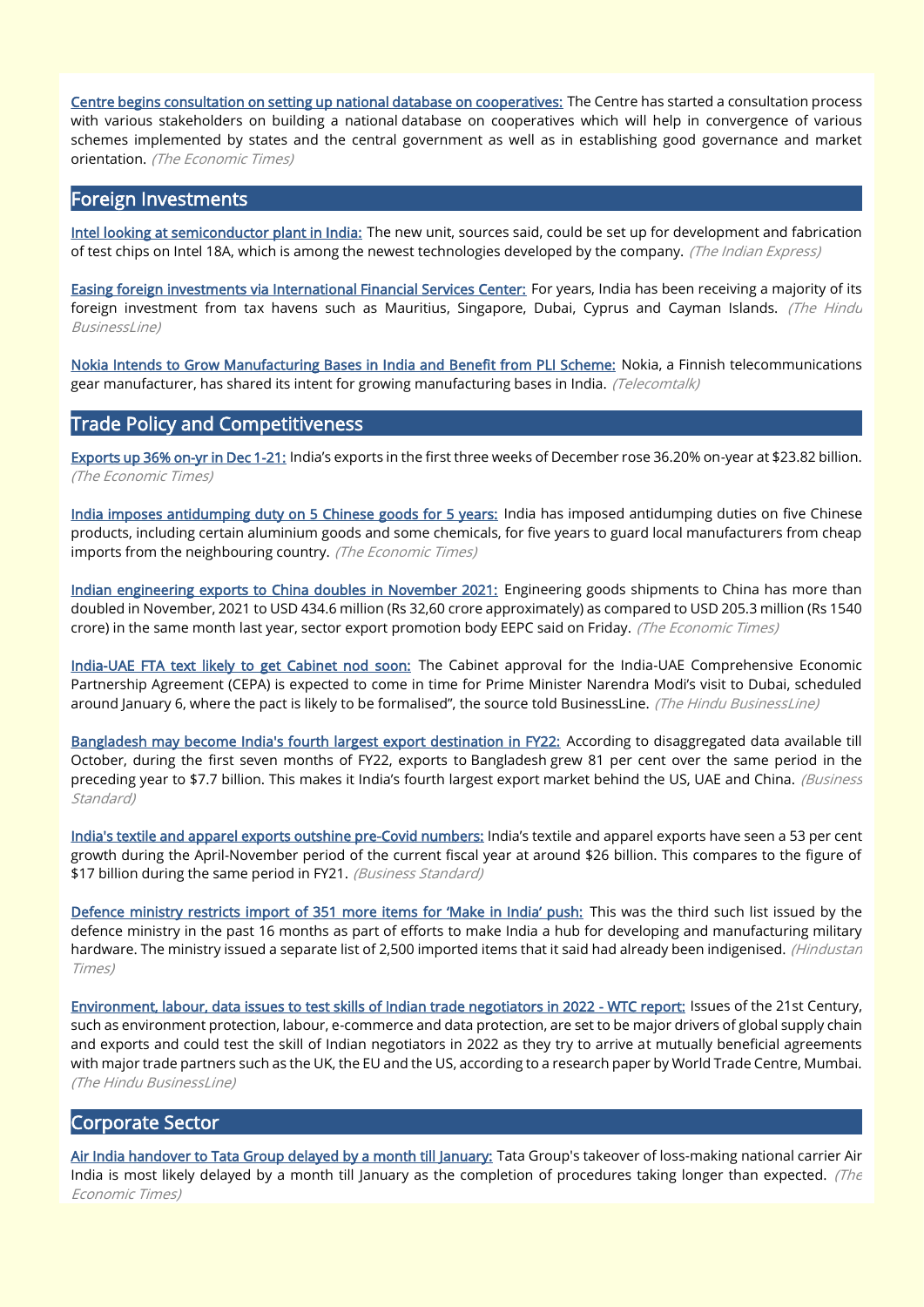[Ashok Leyland ties up with Shriram Auto Mall to enter used vehicle business:](https://www.business-standard.com/article/companies/ashok-leyland-ties-up-with-shriram-auto-mall-to-enter-used-vehicle-business-121122700959_1.html) Ashok Leyland (AL) said on Monday it's entering the used vehicles business by tying up with Shriram Automall India Limited (SAMIL), a marketplace connecting preowned vehicles and equipment buyers and sellers. (Business Standard)

[Bharti Airtel, TCS partner for 5G-based remote robotic operations:](https://www.business-standard.com/article/companies/bharti-airtel-tcs-partner-for-5g-based-remote-robotic-operations-121122800221_1.html) Indian companies are looking to adopt indigenously developed technology for 5G. Airtel and TCS have joined hands for remote robotics operations using 5G. They have successfully conducted trials in Airtel's 5G lab. (Business Standard)

[Maharashtra distributors to stop supply of HUL products from Jan 1:](https://www.business-standard.com/article/companies/maharashtra-distributors-to-stop-supply-of-hul-products-from-jan-1-121123000020_1.html) Hindustan Unilever's (HUL) distributors in Maharashtra will stop supplying its products in phases in the state from January 1. This is because the fast-moving consumer goods (FMCG) major has not come forward to discuss the issue of price parity between traditional and organised distributors. (Business Standard)

#### MSMEs and Start-ups

[Emerging signs of stress in MSME sector, bad loans on the rise](https://economictimes.indiatimes.com/small-biz/sme-sector/emerging-signs-of-stress-in-msme-sector-rbi/articleshow/88583093.cms) – RBI: There are emerging signs of stress in micro, small and medium enterprises (MSME) and the microfinance segment. This calls for close monitoring of these portfolios, said the Reserve Bank of India (RBI) in its Financial Stability Report (FSR). (The Economic Times)

[Small e-sellers may get GST compliance relief:](https://www.livemint.com/politics/policy/small-e-sellers-may-get-gst-compliance-relief-11640805728952.html) Exemption from mandatory goods and services tax (GST) registration that is currently available for small enterprises with annual revenue of up to ₹40 lakh may soon extend to their sales on online platforms as well, two people aware of the matter said. (Mint)

[GlobalBees enters unicorn club with \\$110 million funding led by Premji Invest:](https://economictimes.indiatimes.com/tech/startups/globalbees-enters-unicorn-club-with-110-million-funding-led-by-premji-invest/articleshow/88552306.cms) Thrasio-style venture GlobalBees has raised over \$110 million led by Premji Invest with participation from new investor, Steadview Capital and existing investors, SoftBank, FirstCry among others, said the company in a statement shared with ET. (The Economic Times)

#### Employment and Industrial Relations

'E-[commerce hiring rose 28% in 2021':](https://www.thehindu.com/business/Industry/e-commerce-hiring-rose-28-in-2021/article38067339.ece) Employment opportunities in the e-commerce and allied industries witnessed a 28% surge in 2021, and recruitment activities in this segment will gain further momentum driven by economic recovery and aggressive vaccination drive., according to TeamLease Services. (The Hindu)

[ESIC scheme adds 12.19 lakh new members in October:](https://economictimes.indiatimes.com/news/economy/finance/esic-scheme-adds-12-19-lakh-new-members-in-october/articleshow/88474281.cms) Gross new enrolments with Employees' State Insurance Corporation (ESIC) were 10.78 lakh in April, 8.91 lakh in May, 10.68 lakh in June, 13.40 lakh in July and 13.47 lakh in August this year, the latest data showed. (The Economic Times)

[High demand, work control pulled in gig workers; now focus turns to rights:](https://indianexpress.com/article/business/high-demand-work-control-pulled-in-gig-workers-now-focus-turns-to-rights-7693784/) The surge in demand for gig workers, particularly in the shared services and logistics segments, in the aftermath of the pandemic led to mushrooming of job discovery platforms specifically targeting this area. (The Indian Express)

[Sunny days await job seekers as economic recovery hopes energise cos:](https://www.livemint.com/news/india/sunny-days-await-job-seekers-as-economic-recovery-hopes-energise-cos-11640530927732.html) Better days are ahead for job seekers as companies are projecting a positive outlook on business revenue riding high on post pandemic economic recovery and there is also an increasing buzz about newer opportunities as well as better pay packages for professionals. (Mint)

[NPS subscribers can soon switch asset allocation 4 times in a year:](https://www.thehindubusinessline.com/news/nps-subscribers-can-soon-switch-asset-allocation-4-times-in-a-year/article38057615.ece) You as an NPS subscriber may soon be allowed to switch your asset allocations of your National Pension System (NPS) funds for as many as four times in a year. (The Hindu BusinessLine)

# Industrial Finance

[Why did RBI sell Rs 8,710 cr worth of government securities from secondary market?:](https://economictimes.indiatimes.com/news/economy/policy/why-did-rbi-sell-rs-8710-cr-worth-of-government-securities-from-secondary-market/articleshow/88509290.cms) The Reserve Bank of India (RBI) has sold Rs 8,710 crore worth of government securities in the secondary market in just four weeks to drain excess liquidity. (The Economic Times)

[State-backed Bad Bank set to begin operations in January second week:](https://economictimes.indiatimes.com/industry/banking/finance/banking/state-backed-bad-bank-set-to-begin-operations-in-january-second-week/articleshow/88509159.cms) The bad bank plans to recruit as many as 50 professional executives for the asset management company (AMC) — India Debt Resolution Company Ltd (IDRCL) — to begin with, said people familiar with the matter. The bad bank's regulatory framework is being worked out. (The Economic Times)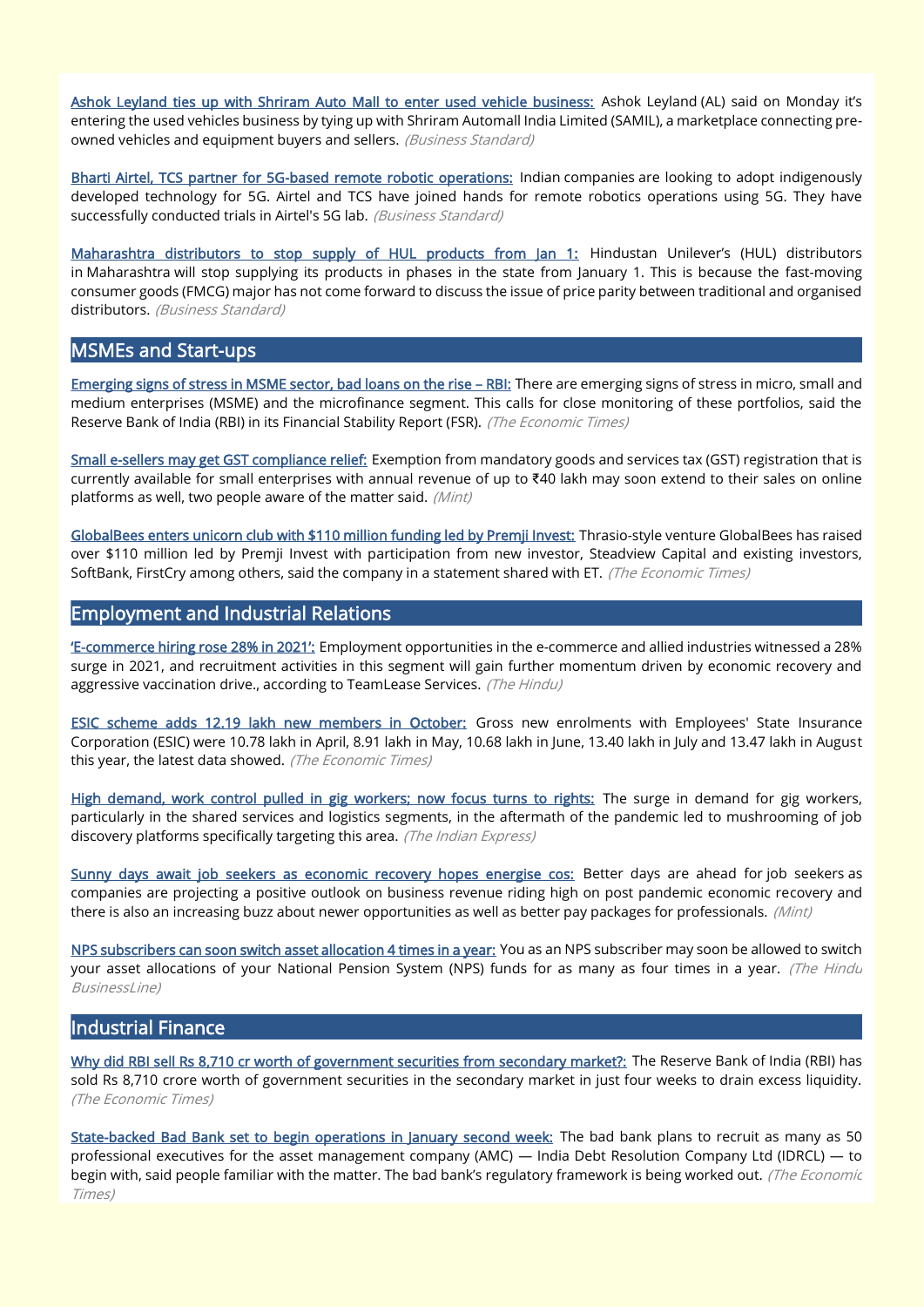[Banks' bad loan growth likely to slow as recovery gathers pace](https://economictimes.indiatimes.com/small-biz/sme-sector/banks-bad-loan-growth-likely-to-slow-as-recovery-gathers-pace-rbi/articleshow/88582029.cms) - RBI: The Reserve Bank of India (RBI) expects bad loan growth to slow at banks under extreme macroeconomic stress as the recovery gathers pace, but warned about the precarious position of small and medium enterprises. (The Economic Times)

[Top 6 trends likely in banking and FinTech space in 2022:](https://bfsi.economictimes.indiatimes.com/news/industry/top-6-trends-likely-in-banking-and-fintech-space-in-2022/88541058) In response to the pandemic, banks and FinTechs have been busy re-assessing their operations and strategies so that they can reach out to customers in better and cost effective ways. (The Economic Times)

# Technology and Innovation

[Madurai Kamaraj University researcher develops kit to diagnose COVID-19 in 12 seconds:](https://www.thehindu.com/sci-tech/health/madurai-kamaraj-university-researcher-develops-kit-to-diagnose-covid-19-in-12-seconds/article38042837.ece) T. Arokiyadoss, Assistant Professor and in-charge head of the Department of Physics at the Directorate of Distance Education, developed the diagnostic kit based on lab-on-a-chip technology. (The Hindu)

[Microsoft Windows 11 review - Give it time to mature; don't upgrade just yet:](https://www.business-standard.com/article/technology/microsoft-windows-11-review-give-it-time-to-mature-don-t-upgrade-just-yet-121122500373_1.html) Six years after launching Windows 10 and adding scores of features to it later, Microsoft has now come up with its next avatar – Windows 11. It is a free upgrade on the earlier version, provided you are using a licensed copy of Windows 10. (Business Standard)

[IndusInd Bank, NPCI partner to simplify cross-border remittances through UPI:](https://economictimes.indiatimes.com/industry/banking/finance/banking/indusind-bank-npci-partner-to-simplify-cross-border-remittances-through-upi/articleshow/88521991.cms) Indians can now get remittance money from their foreign sources in a much easier way as IndusInd Bank has tied up with NPCI to facilitate cross-border money transfer by using UPI IDs of the beneficiaries. This will obviate the need to remember one's bank account details to send money. (The Economic Times)

[Govt mandates telcos to keep call data, internet usage record for 2 years:](https://www.business-standard.com/article/economy-policy/govt-mandates-telcos-to-keep-call-data-internet-usage-record-for-2-years-121122400383_1.html) The amendment mandates telecom companies to maintain internet data records of subscribers including login and logout details of all subscribers for services provided such as internet access, e-mail, internet telephony services like calls made from mobile applications or wifi calling for at least two years. (Business Standard)

[NPCI says it can't bear USSD mobile banking cost burden:](https://economictimes.indiatimes.com/industry/banking/finance/npci-says-cant-bear-ussd-mobile-banking-cost-burden/articleshow/88520043.cms) National Payments Corp of India (NPCI), the country's umbrella organisation for operating retail payments and settlement systems, has urged the telecom regulator not to burden it with the costs of providing unstructured supplementary service data (USSD)-based mobile banking and payment services. (The Economic Times)

#### Industrial Infrastructure, Clusters and SEZs

[PM Modi lays foundation of projects worth over Rs 28,000 crores in Mandi:](https://economictimes.indiatimes.com/news/economy/infrastructure/pm-modi-lays-foundation-of-projects-worth-over-rs-28000-crores-in-mandi/articleshow/88520249.cms) Prime Minister Narendra Modi on Monday attended the ground breaking ceremony for 287 investment projects worth over Rs 28,197 crores in Himachal Pradesh's Mandi. (The Economic Times)

[PM Modi inaugurates BPCL's Rs 1,524 crore petroleum pipeline project:](https://energy.economictimes.indiatimes.com/news/oil-and-gas/pm-modi-inaugurates-bpcls-rs-1524-crore-petroleum-pipeline-project/88551414) Prime Minister Narendra Modi today inaugurated a petroleum products pipeline built at a cost of Rs 1,524 crore by state-owned refiner Bharat Petroleum Corporation (BPCL) at a ceremony in Kanpur, Uttar Pradesh. (The Economic Times)

[Budget FY23 to give SEZs a leg up:](https://www.financialexpress.com/economy/budget-fy23-to-give-sezs-a-leg-up/2390196/) The government is weighing a raft of steps to give a new lease of life to special economic zones (SEZs), including freedom to sell goods in the domestic market at low duties, easier exit for loss-making units and a relaxation of extant norms. (Financial Express)

[LULU Group to set up Rs 500 cr food processing park in Greater Noida:](https://economictimes.indiatimes.com/industry/cons-products/food/lulu-group-to-set-up-rs-500-cr-food-processing-park-in-greater-noida/articleshow/88572432.cms) Middle East retail and food processing major LULU Group plans to set up a 100% export-oriented food and agri produce processing park in Greater Noida with a total investment of Rs 500 cr. (The Economic Times)

[PM Narendra Modi in Uttarakhand today will launch multiple projects:](https://www.livemint.com/news/india/pm-narendra-modi-in-uttarakhand-today-will-launch-multiple-projects-11640826998865.html) Prime Minister Narendra Modi will visit Haldwani in Uttarakhand today. The PM will inaugurate and lay the foundation stone of 23 projects worth over ₹17500 crore. (Mint)

[Bajaj Auto sets up Rs 300 crore EV manufacturing facility in Pune:](https://www.business-standard.com/article/companies/bajaj-auto-sets-up-rs-300-crore-ev-manufacturing-facility-in-pune-121123000030_1.html) The unit, which is spread over an area of half a million square feet, will employ nearly 800 people and have a production capacity of 500,000 EVs a year. (Business Standard)